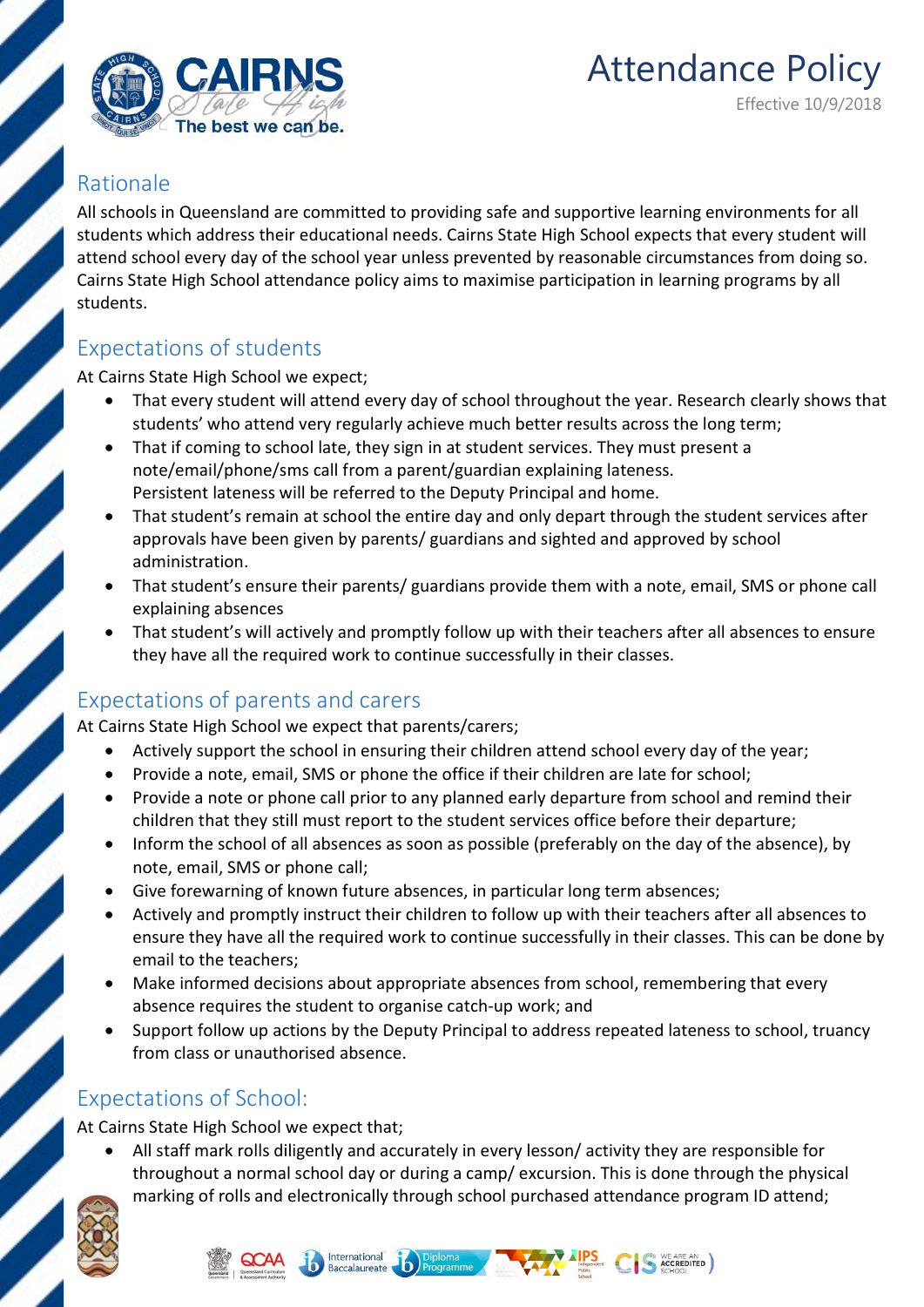- Form rolls are returned to the office promptly at the end of this session each day by form teachers, to ensure student attendance can be recorded in our system promptly and parents can be notified of unexplained absences, by email or SMS each day;
- Class absences for every lesson are recorded and reported electronically through ID attend;
- Contact is made with parents/carers by classroom teachers if a pattern of absence is noted in a particular class/subject; or that classroom teachers provide student services and/or school administrators information on any patterns of absence to be followed up;
- Contact is made daily by the student services staff of any unexplained absence to parents/carers either by SMS for nominated students;
- Reported truancy from school to parents/carers immediately;
- Proactive & supportive strategies are employed with students who demonstrate an unwillingness to attend school. These students are case managed individually in an effort to find strategies that will improve the individual's attendance.

## **Strategies**

At Cairns State High School we promote 100% attendance by:

- Promoting a positive and supportive school environment through the School Responsible Behaviour and Wellbeing Plan;
- Ensuring consistent follow up of absences with parents/caregivers;
- Working with students and families to reduce absenteeism;
- Individual Case management of serious cases of student absenteeism.

#### Responses to absences

At Cairns State High School, we are committed to achieving the following targets in improving attendance:

- Improve the school's overall attendance to 95%.
- Reduce the number of students in each year level with an attendance level of less than 85% to zero.
- When a student with a pattern of absences has been identified, Cairns State High School will take the following actions:
	- o Student services staff (or class teacher) will notify the Deputy Principal;
	- o Deputy Principal will contact parents, verify reason for absence and record in One School
- Year level administrator will monitor for ongoing student attendance patterns;
- Attendance Officer to ensure records are accurate, monitor long-term issues and identify processes which would support improved attendance including case managing a number of students.
- Student services office will produce weekly updated reports to track student attendance.

At Cairns State High School the consequences or impacts of unexplained or unjustified absences may include:

- Lunchtime and afterschool detentions
- Referral to Guidance Officer and/or outside agencies
- Meeting with parents/guardians
- Development of an Individual Attendance Plan for students
- Formal processes as per Education Queensland policy up to and including referral by the Director General for prosecution under the Education (General Provisions) Act. Compulsory Schooling process/requirements.

# Reporting and monitoring attendance

At Cairns State High School reports of absence or truanting are taken seriously. Parents, members of community and school staff may report an absence in the following ways:

Telephone to the student services office ( ph#40503066);

Email to the student services office (studentabsences@cairnsshs.eq.edu.au);